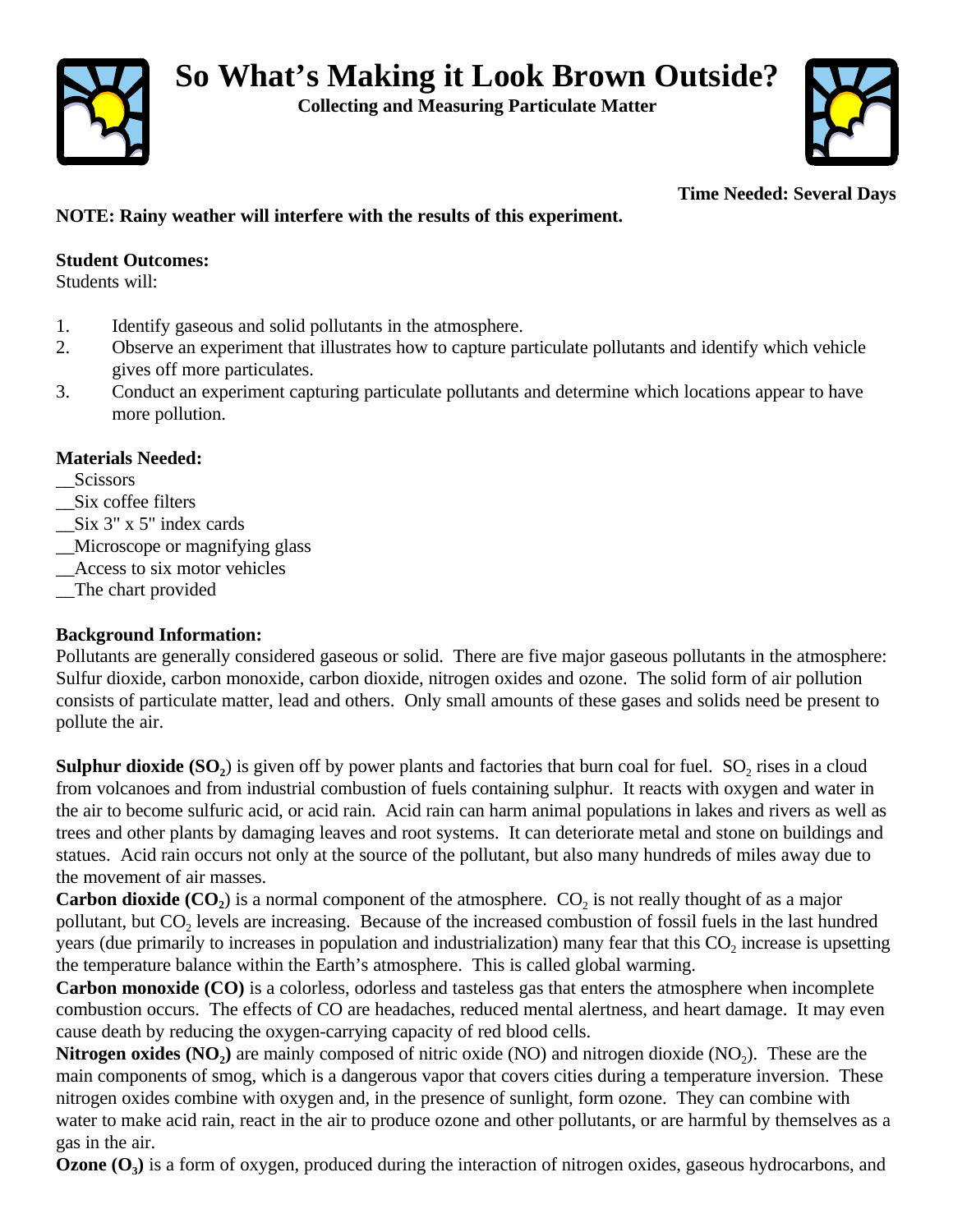sunlight. If the air over a city does not move, pollutants become trapped close to the Earth's surface, reacting and producing smog and ozone. Ozone can cause breathing problems, harm trees and plants, and cause a rapid deterioration of materials such as rubber and fabrics.

Lead (Pb) was more of a problem a few years back when more motor vehicles used gasoline with lead additives. Strict limitations of the level of lead in gasoline has reduced lead emissions by 94 percent and lead in the air by 87 percent. Today, most cars in the USA use unleaded gasoline, but there is still much leaded gas being sold throughout the world. When leaded gasoline is burned, lead is released into the air. When people or animals breathe lead, over a period of time it accumulates in their bodies and can cause brain and kidney damage. **Particulate Matter (PM)** consists of soot, dust, tiny droplets of liquid, and other materials. It is sent up into the air primarily by the burning of coal, diesel fuel, and wood. Particulates gradually settle back to the ground and can cause people to cough, get sore throats, or develop other more serious breathing problems. Pollution from particulate matter also causes discoloration of buildings and other structures. Many particulate pollutants are not generated by people, but by nature. Pollen, dust, volcanic ash and desert soils blown by the wind are all forms of particulate pollution.

#### **Problem:**

If cars put particulate matter in the atmosphere, how can this particulate matter can be captured and measured?

## **Hypothesis:**

Older vehicles, and those using leaded fuel or diesel fuel, will produce more particulate matter emissions.

## **Procedure:**

- 1. *Prior to performing this experiment,* find six people who are willing to be interviewed by students and have their automobiles tested (if possible, include a diesel school bus and an older leaded gas vehicle).
- 2. Divide the class into six groups. Cut the coffee filter into 2"x4" rectangular pieces. Have each group glue one piece of coffee filter to their index card.
- 3. Allow your students to see the six vehicles you are going to test. Ask them to guess which vehicles will produce the most and least particulate pollution and have them write down why they chose as they did.
- 4. Assign one vehicle to each student group.
- 5. Assign one student from each group to interview the vehicle's owner to determine how old the vehicle is, when it was last tuned, what type of fuel it uses, etc. Have another student write the car owner's name, vehicle year and make on the back of the card. When the interviews are complete, have owners start their cars. Have another student from each group hold the index card approximately 6 inches from the automobile exhaust pipe for one minutes.

## **CAUTION: Do not allow the students to touch the tailpipe and have everyone avoid breathing the fumes. Do this experiment in a well-ventilated area.**

- 6. After each group has tested their vehicle, bring the index cards back to the classroom and look at the cards under a microscope, or with a magnifying glass. Using the particulate scale, have the students estimate the number of particulates per square inch on their card. Have the students write the approximate number of particles per square inch on their card.
- 7. Have one student from each group bring their card to the board and relay their findings to the class. As a class, display the cards from least amount to greatest amount of particulates.